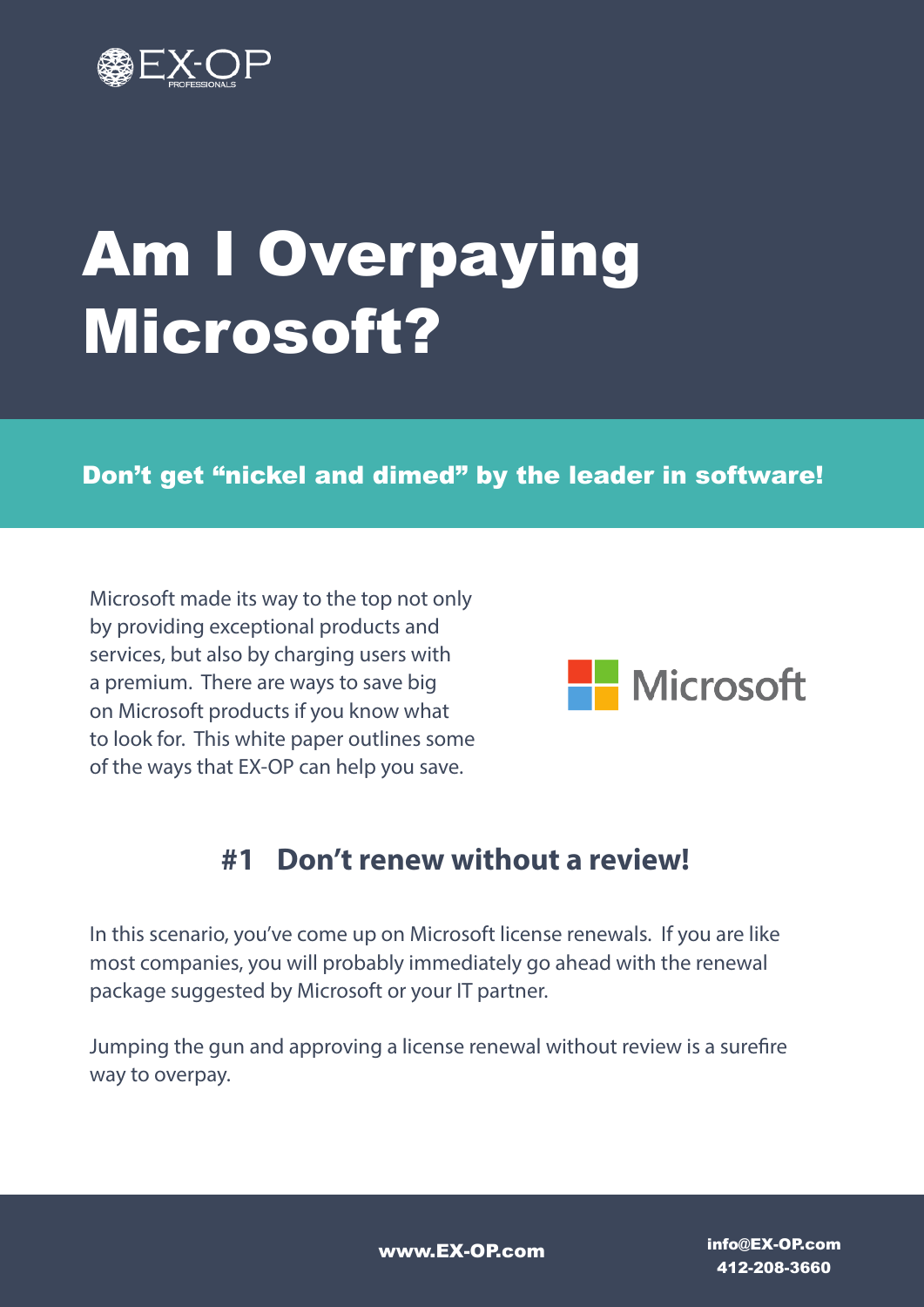

Microsoft changes... a lot! Which means that all the various options for licensing Microsoft solutions are also changing. Things to look out for:

- Your company's organizational requirements (have they changed?)
- Your company's history of licensing consumption
- Microsoft's product innovation vs current licensing
- Infrastructure changes and requirements
- Changes in business needs

EX-OP can help you review your Microsoft usage history and prepare an optimized plan for license renewals. This is the best way to ensure that you have the right software for your business needs, at the right price!

#### **#2 Beat the List Price**

Microsoft publishes their ERP (Estimated Retail Price) for the world to see. But did you know that you can save up to **33% off** of the ERP by leveraging volume discounts through Open and MPSA agreements?

A Microsoft representative will tell you to your face that they don't discount their pricing. However, that's just not true. You may be able to beat consumer retail pricing by going directly to Microsoft, but you will still be passing up a huge amount of savings that can be attained only by going through a company like EX-OP.

Don't believe us? Send us a copy of your last license agreement and we will tell you the areas that we could have helped you improve upon it.

Together we can create a plan for valuable license renewals at better costs.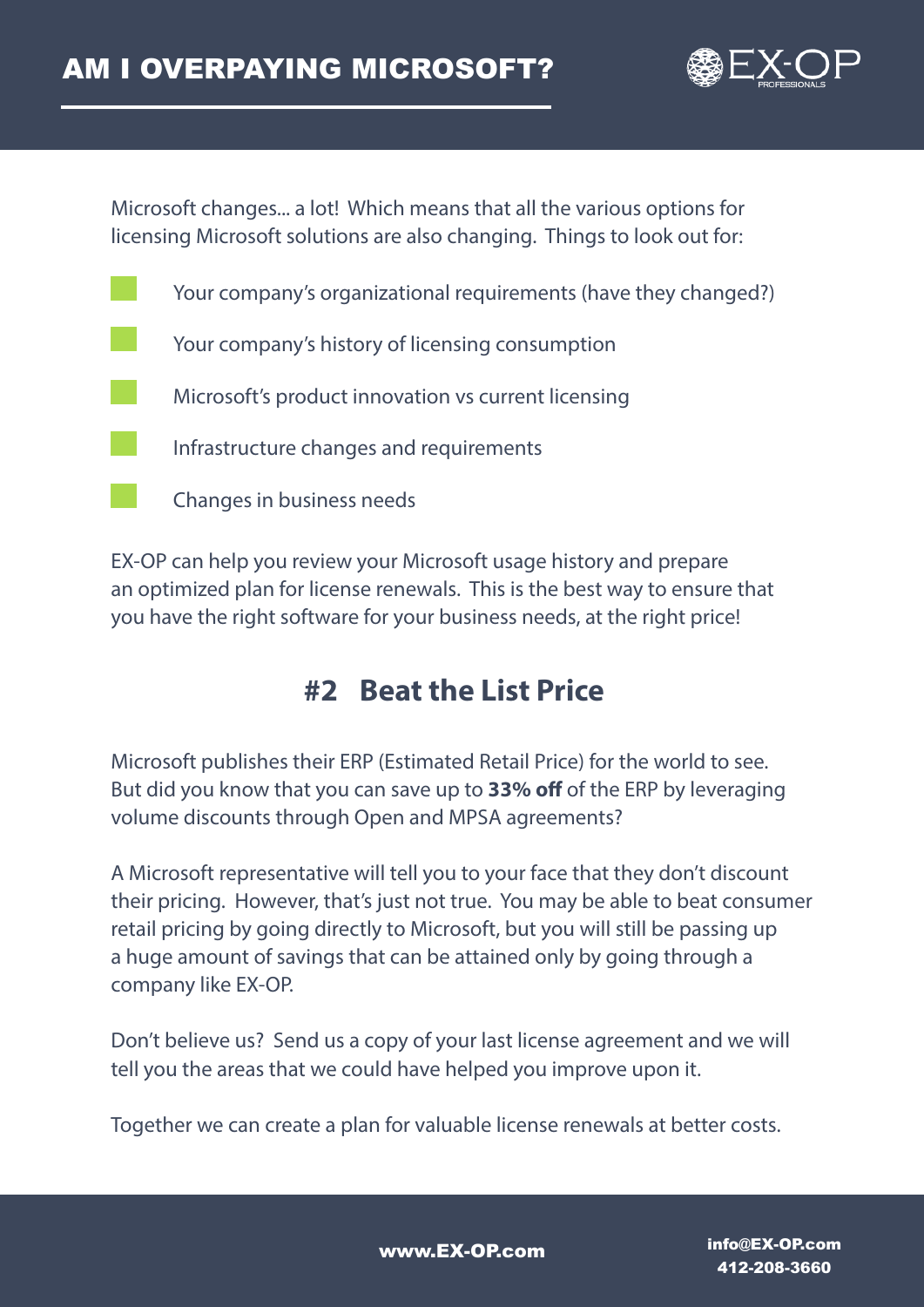

## **#3 Cloud Licensing Agreements**

Cloud providers like Microsoft have been pushing companies to sign up for subscription-based cloud resources instead of investing high capital expenses into on-premise solutions. That data has to go somewhere, so Microsoft has been frantically building data centers to house cloud data for years now.

What that means for you is that after you make the switch to a cloud solution you could be "held hostage" by that vendor and ordered to pay whatever renewal price they determine. This is already happening as Microsoft has been increasing renewal costs for some time now. Prepare for future increases in licensing costs.

## **#4 Trapped by the Full Stack**

Very simply put, if you are running the full Microsoft stack of products, you are in no position to negotiate.

That's because Microsoft knows that when you are all-in, it's harder to get out! They will stick to their prices. However, there are a few methods you can employ to achieve lower pricing, even if you are running the full stack.



EX-OP can help you by comparing your licensing agreements with the data in our BI tools and compare it with our 20 years of IT procurement experience.

We can help you with that.

www.EX-OP.com info@EX-OP.com 412-208-3660